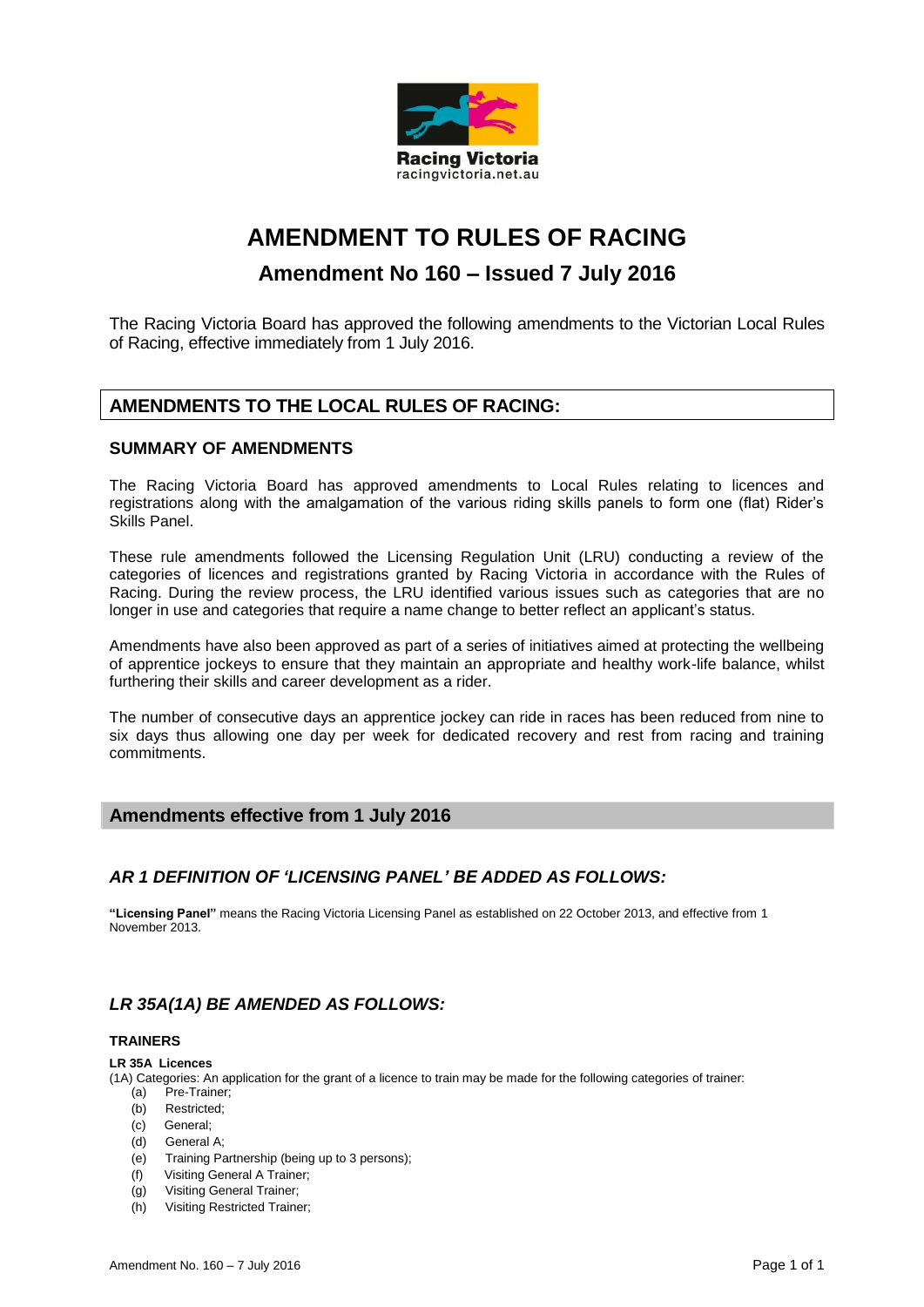- (i) Visiting Pre-Trainer;
- (j) Visiting International Trainer; or
- (k) Any other category as Racing Victoria allows from time to time.

# *LR 36A, B, BA and C BE AMENDED AS FOLLOWS: LR 36BB and FA BE ADDED AS FOLLOWS: LR 36DA DELETED:*

#### **LR 36A Persons permitted to ride in races**

A person must not ride in a race at any race meeting (unless such meeting has been exempted from the operation of this Rule) unless that person is:

- (a) licensed as a jockey by the Directors;
- (b) permitted to ride at specified race meetings by an Official empowered by the Directors to permit jockeys to ride at such meetings; or
- (c) an Apprentice who has obtained a permit from the Directors to ride in races.

#### **LR 36B Licences and permits**

- (1) **Application:** Requirements for grant of a licence to ride: An application to the Directors for the grant or renewal of a licence or permit to ride must meet the requirements set out in the Racing Victoria Jockey Licensing Policy (as amended from time to time).
- (2) **Categories:** An application for the grant of a licence or permit to ride may be made for the following categories of jockey:
	- (a) Jockey;
	- (b) Jumps Jockey 'A';
	- (c) Jumps Jockey 'B';
	- (d) Picnic Jockey;
	- (e) Apprentice Jockey;
	- (f) Visiting Jockey;
	- (g) Visiting Jumps Jockey 'A';
	- (h) Visiting Jumps Jockey 'B';
	- (i) Visiting Picnic Jockey;
	- (j) Visiting Apprentice Jockey;
	- (k) Visiting International Jockey; and
	- (l) any other category as Racing Victoria allows from time to time.

#### **LR 36BA Jumps Riders Skills Panel**

- (1) **Appointment:** The Directors or their delegate may appoint a Jumps Riders Skills Panel. If the Directors or their delegate appoint a Jumps Riders Skills Panel, the Directors or their delegate must:
	- (a) appoint not less than five (5) persons to constitute the Jumps Riders Skills Panel, of which at least three (3) are to be: (i) retired jockeys with acknowledged experience in jumps racing; or
		- (ii) experienced equestrian riders or instructors; and
	- (b) appoint a suitable replacement for any member of the Jumps Riders Skills Panel where that member is absent or unable to attend to their duties;
	- (c) define the term of office and remuneration (where necessary) of persons appointed to the Jumps Riders Skills Panel;
	- (d) specify the quorum, which must comprise at least three (3) Jumps Riders Skills Panel members, one of which must be a Racing Victoria Steward;
	- (e) appoint the Chair of the Jumps Riders Skills Panel, who must be a Racing Victoria Steward;
	- appoint an executive officer to assist the Jumps Riders Skills Panel;
	- (g) empower the Racing Victoria Stewards to penalise any rider referred to the Jumps Riders Skills Panel who fails or refuses to:
		- (i) attend when directed; or
		- (ii) comply with or fulfil any reasonable direction of the Jumps Riders Skills Panel; and
	- (h) empower (to the extent that the Rules allow) the Racing Victoria Stewards to suspend or limit in any way a rider's permission to ride in jumps races if they reasonably determine that any aspect of the rider's race riding technique, method or practice may be hazardous to the rider or other riders, or may be hazardous to the welfare of any horse.
- (2) **Function:** The function of the Jumps Riders Skills Panel is to:
	- (a) meet as required each calendar year;
	- (b) consider referrals made by the Racing Victoria Stewards, the Licensing Panel, or the Racing Victoria Board;
	- (c) seek to improve the safety for all participants of the Victorian Racing Industry by ensuring jumps riders have the necessary skill to participate as a jumps rider;
	- (d) assess, assist and mentor jumps riders by providing remedial or technique training to jumps riders referred to the Jumps Riders Skills Panel;
	- (e) critically analyse and provide feedback on jumps rider activity especially related to any aspect of their race riding technique, method or practice which may:
		- (i) be hazardous to them or fellow jumps riders;
		- (ii) be contrary to the interests of horse welfare; or
		- (iii) involve a breach of the Rules;
	- (f) provide assistance and advice to the Stewards, Licensing Panel and the Racing Victoria Board on matters concerning a jumps rider's skills and suitability to be granted, or hold, a licence or permit to ride in jumps races;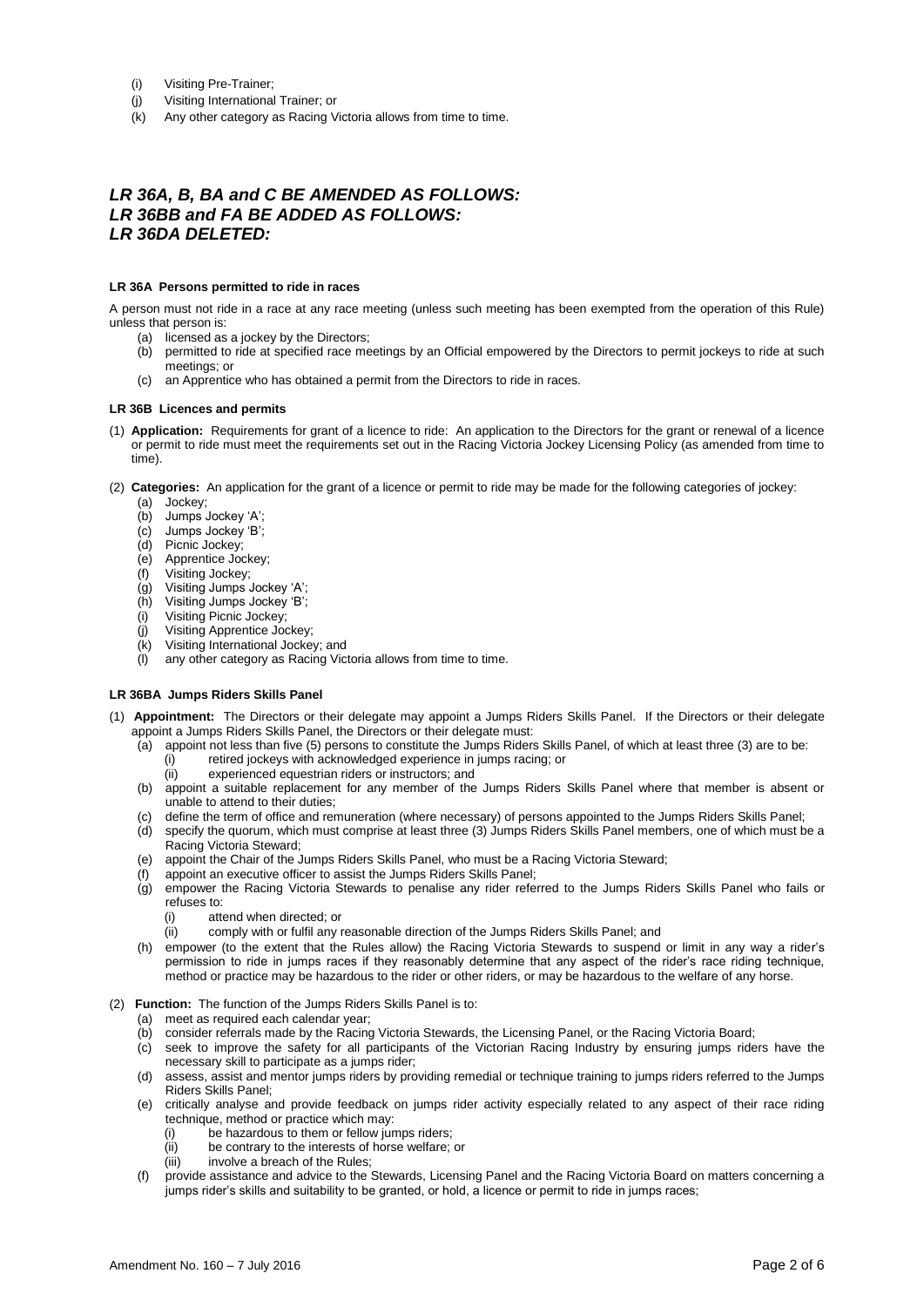- (g) where deemed appropriate in the opinion of the Jumps Riders Skills Panel, recommend to the Jumps Review Panel, Stewards, Licensing Panel or the Racing Victoria Board that a jumps jockey be directed to undertake remedial action (including further jumps training or trials);
- (h) be involved in the assessment process for potential new jumps jockeys and provide recommendations to Racing Victoria regarding the assessment processes regarding any jumps rider applications;
- (i) make recommendations to Racing Victoria in relation to:
	- Rules relating to jumps riders; or
	- (ii) Racing Victoria's rider licensing policy;<br>(iii) whether a person (licensee or new a
	- whether a person (licensee or new applicant) should hold (or be granted) a licence to ride by the Licensing Panel or Directors;
- (j) provide assistance to Racing Victoria in relation to the continuous improvement of the National Racing Industry Training Package (or equivalent); and
- (k) provide requested feedback to the referring Steward or Licensing Panel as soon as practicable.

#### (3) **Removal or resignation from Jumps Riders Skills Panel:**

- (a) The Directors may define appointment terms for members of the Jumps Riders Skills Panel, those terms being no longer than three years, with members being eligible for re-appointment after that three year period.
- (b) The Directors or their delegate, in their absolute discretion, may remove a member of the Jumps Riders Skills Panel at any time with immediate effect.
- Any member of the Jumps Riders Skills Panel may resign by giving notice in writing to the CEO of Racing Victoria.
- [LR 36BA adopted 5/2/09, deleted and replaced 1/7/16]

#### **LR 36BB Riders Skills Panel**

- (1) **Appointment:** The Directors or their delegate may appoint a Riders Skills Panel. If the Directors or their delegate appoint a Riders Skills Panel, the Directors or their delegate must:
	- (a) appoint not less than five (5) persons to constitute the Riders Skills Panel, of which at least:
		- (i) three (3) are to be retired jockeys with acknowledged experience in race riding; and  $\frac{1}{10}$  two (2) are to be members of the Racing Victoria Stewards Panel:
		- two (2) are to be members of the Racing Victoria Stewards Panel;
	- (b) appoint a suitable replacement for any member of the Riders Skills Panel where that member is absent or unable to attend to their duties;
	- (c) define the term of office and remuneration (where necessary) of persons appointed to the Riders Skills Panel;
	- (d) specify the quorum, which must comprise at least three (3) Riders Skills Panel members, one of which must be a Racing Victoria Steward;
	- (e) appoint the Chair of the Riders Skills Panel, who must be a Racing Victoria Steward;
	- appoint an executive officer to assist the Riders Skills Panel;
	- (g) empower the Racing Victoria Stewards to penalise any rider referred to the Riders Skills Panel who fails or refuses to: attend when directed; or
		- comply with or fulfil any reasonable direction of the Riders Skills Panel; and
	- (h) empower (to the extent that the Rules allow) the Racing Victoria Stewards to suspend or limit in any way a rider's permission to ride in races if they reasonably determine that any aspect of the rider's race riding technique, method or practice may be hazardous to the rider or other riders, or may be hazardous to the welfare of any horse.

#### (2) **Function: The function of the Riders Skills Panel is to:**

- meet as required each calendar year;
- (b) consider referrals made by the Racing Victoria Stewards, the Licensing Panel, or the Racing Victoria Board;
- (c) seek to improve the safety for all participants of the Victorian Racing Industry by ensuring riders have the necessary skill to participate as a rider;
- (d) assess, assist and mentor riders by providing remedial or technique training to riders (including jockeys, apprentice jockeys, jumps jockeys, and picnic jockeys) referred to the Riders Skills Panel;
- (e) critically analyse and provide feedback on rider activity especially related to any aspect of their race riding technique, method or practice which may:
	-
	- (i) be hazardous to them or fellow riders;<br>(ii) be contrary to the interests of horse w be contrary to the interests of horse welfare; or
	- (iii) involve a breach of the Rules;
- (f) provide assistance and advice to the Stewards, Licensing Panel and the Racing Victoria Board on matters concerning a rider's skills and suitability to be granted, or hold, a licence or permit to ride;
- (g) where deemed appropriate in the opinion of the Riders Skills Panel, recommend to the Stewards, Licensing Panel or the Racing Victoria Board that a jockey be directed to undertake remedial action (including further training or trials);
- (h) be involved in the assessment process for potential new apprentices and provide recommendations to Racing Victoria regarding the apprentice appointment process or the assessment processes regarding any other rider applications;
- (i) make recommendations to Racing Victoria in relation to:
	- Rules relating to riders; or
- (ii) Racing Victoria's rider licensing policy;
- (j) provide assistance to Racing Victoria in relation to the continuous improvement of the National Racing Industry Training Package (or equivalent); and
- (k) provide requested feedback to the referring Steward or Licensing Panel as soon as practicable.

#### (3) **Removal or resignation from Riders Skills Panel:**

- (a) The Directors may define appointment terms for members of the Riders Skills Panel, those terms being no longer than three years, with members being eligible for re-appointment after that three year period.
- (b) The Directors or their delegate, in their absolute discretion, may remove a member of the Riders Skills Panel at any time with immediate effect.
- (c) Any member of the Riders Skills Panel may resign by giving notice in writing to the CEO of Racing Victoria.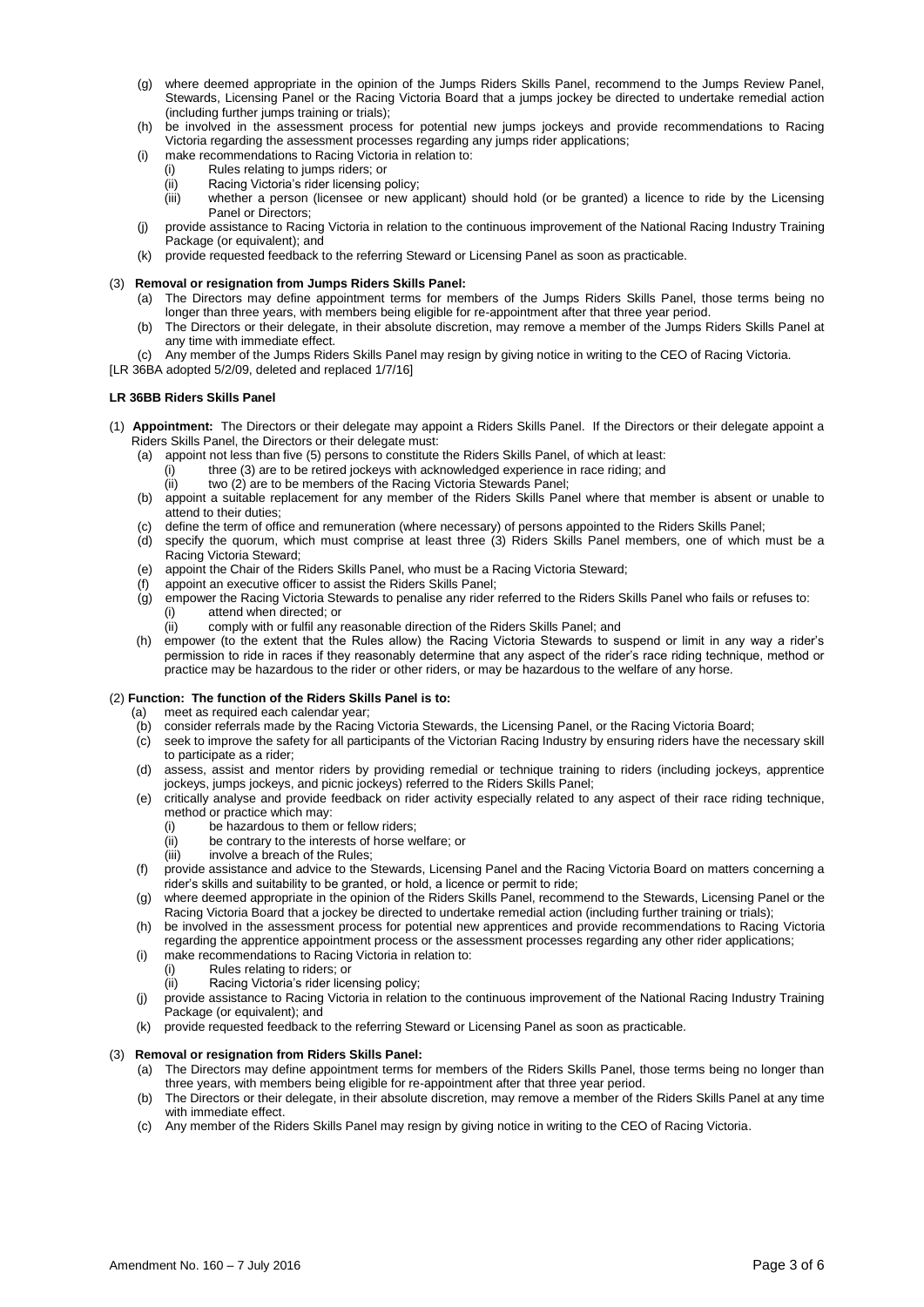#### **LR 36C Grant by the Stewards of special permission to ride**

- (1) **Special permission to ride at Metropolitan Race Meetings:** Stewards officiating at a Metropolitan Race Meeting may permit a rider holding a licence or permit to ride only at Provincial Area Race meetings to ride at the Metropolitan Race Meeting.
- (2) **Fees:** It is a condition of approval pursuant to LR 36B(1) or (2) that the rider pay such fees as prescribed by the Directors and published in the Prescribed Fee Schedule. [added 8/3/12]

#### **LR 36FA Riders Agent Licences**

(1) As provided for in AR 85A(2), a person must not act in the capacity of a riders agent unless he or she has been licensed in that capacity.

(2) An application to the Directors for the grant or renewal of a riders agent licence must:

- (a) be in such form;
- (b) provide such information; and
- (c) be accompanied by such fee;
- as is prescribed by the Directors from time to time and published in the Prescribed Fee Schedule.
- (3) Categories: An application for the grant of a riders agent licence may be made for the following categories of riders agent: (a) Riders Agent
	- (b) Visiting Riders Agent; or
	- (c) Visiting International Riders Agent
- (4) Persons Ineligible: A person may not be granted or hold a riders agent licence if the person is licensed or registered under the Rules of Racing, except when that person:
	- (a) is a registered Stable Employee; or
	- (b) has otherwise been approved by the Principal Racing Authority to be granted or hold a riders agent licence.
- (5) Directors may prescribe certain pre-requisites, requirements, qualifications and training units:
- In relation to each of the licence categories referred to in LR 36FA(3), the Directors may from time to time prescribe:
	- (a) educational qualifications, training units and experience levels which must be attained as a pre-requisite to the grant of a riders agent licence; or
	- (b) any other pre-requisite or requirement for the grant of a riders agent licence as deemed appropriate.

(6) Relief from requirements: The Directors may in their absolute discretion, relieve an applicant for a riders agent licence from any of the requirements prescribed by LR 36FA(5).

(7) Grant or Refusal to Grant a Riders Agent Licence: Having received an application under LR 36FA, the Directors may:

- (a) refuse to grant a riders agent licence;
- (b) request whatever further information the Directors consider reasonable and appropriate; or
- (c) grant a riders agent licence subject to such terms and conditions as the Directors consider reasonable and appropriate.

(8) Revocation: The Directors may, at any time, revoke, or vary the terms of a riders agent licence granted by them, including, without limitation, where the holder of the licence:

- (a) is not actively using the licence;
- (b) ceases to meet the requirements to be granted a licence in accordance with the Rules of Racing; or
- (c) breaches any term or condition of that person's riders agent licence.

(9) Term of licence: All rider agent licenses expire on the 31 July next after issue unless:

- (a) revoked earlier in accordance to LR 36FA(8);
- (b) cancelled;
- (c) suspended;
- (d) disqualified; or
- (e) otherwise provided for under the terms and conditions of a riders agent licence.

# *LR 38A and E BE AMENDED AS FOLLOWS: LR 38D, EE and G DELETED*

#### **APPRENTICES**

#### **LR 38A Application to take on an Apprentice**

- (1) **Approval for trainer or owner:** A trainer or owner may not take on an Apprentice except with the prior written approval of the Directors, which the Directors may refuse to grant without giving reasons or may grant on such terms and conditions as the Directors think fit.
- (2) **Application to take on an Apprentice:** An application by a trainer or owner for approval of the Directors to take on an Apprentice must be:
	- (a) made in writing on the form prescribed for the purpose by the Directors; and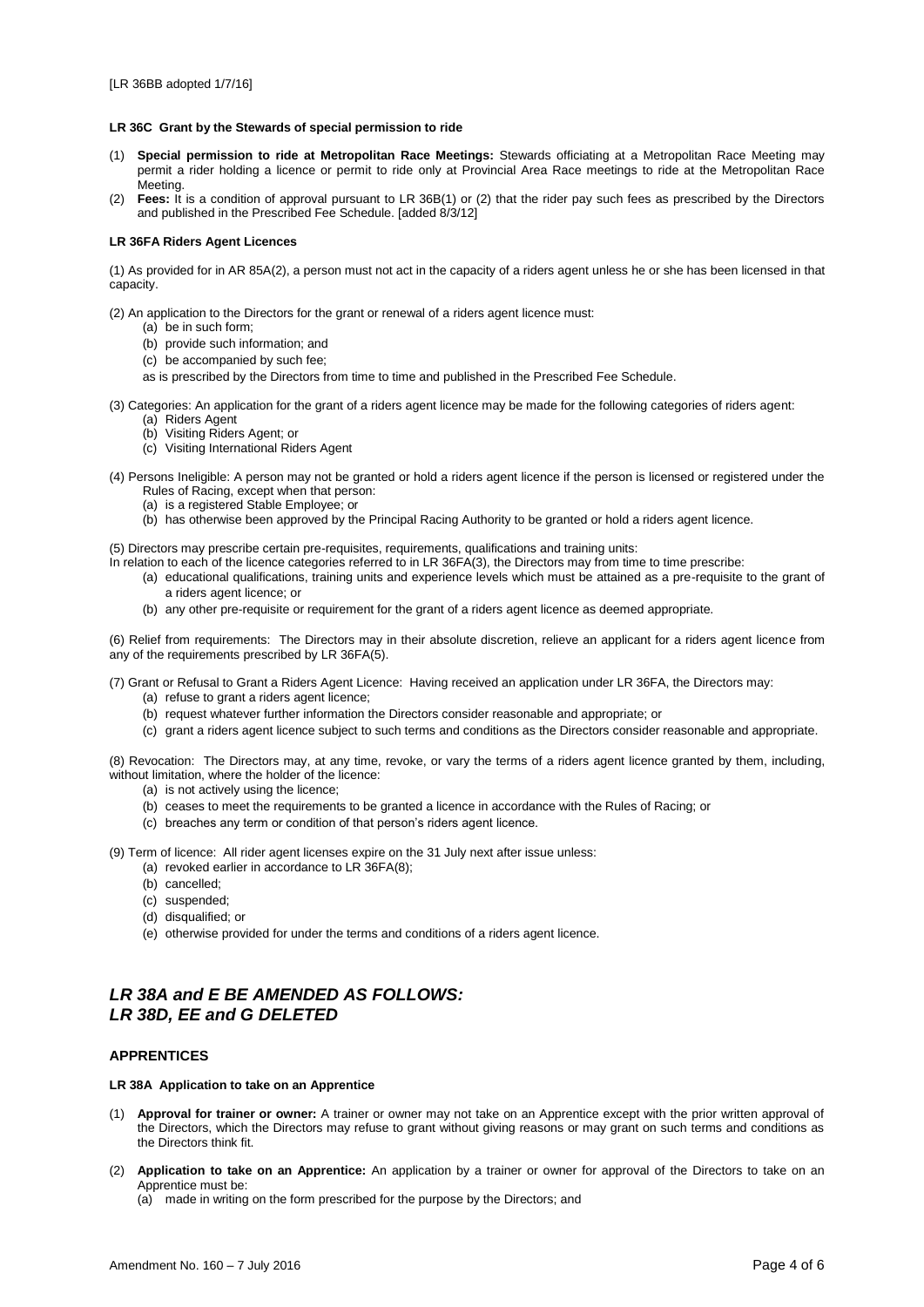(b) accompanied by such information as the Directors may prescribe.

#### **LR 38E Presence at race meetings**

- (1) **Requirement:** An Apprentice must not ride at a race meeting when his or her Master is not present unless the Apprentice is in the charge of another person who is:
	- (a) present at the race meeting; and
	- (b) either:
		- (i) a trainer; or
		- (ii) another person approved by the Stewards for that purpose; and
	- (c) appointed in writing by the Master to have charge of the Apprentice at the race meeting.
- (2) **Apprentice attendance form:** At all race meetings Apprentices must sign an attendance form before weighing out, correctly identifying (among other things) the person who has charge of the Apprentice at the race meeting.

#### (3) **Days of race riding for Apprentices**

(a) Notwithstanding the deed of apprenticeship regarding fulfilment of riding commitments, no apprentice shall accept rides for more than six consecutive days (a seventh day may be granted by Stewards in extraordinary circumstances).

(b) Further, each apprentice jockey shall have a minimum of two days without race riding in each 14 day period. [adopted 5/6/08, amended 1/7/16]

# *LR 39B(2A) BE AMENDED AS FOLLOWS:*

#### **LR 39B Registration of Stable Employees**

**(2A) Categories of Stable Employee**: An application for the registration of a person to be employed by a trainer under LR 39B may be made in the following categories:

- (a) Stablehand;
- (b) Foreperson;
- (c) Assistant Trainer;
- (d) Racing Manager;
- (e) Visiting Stablehand;
- (f) Visiting Foreperson;
- (g) Visiting Assistant Trainer;
- (h) Visiting Racing Manager;
- (i) Visiting International Stablehand;
- (j) Visiting International Foreperson;
- (k) Visiting International Assistant Trainer;
- (l) Visiting International Racing Manager; or
- (m) Any other category as Racing Victoria allows from time to time.

### *LR 40 BE ADDED AS FOLLOWS: LR 40A, B, C and D DELETED*

#### **LR 40 Float Drivers**

(1) No person or entity must provide horse floating and related services in relation to race meetings or official trials unless that person or entity is registered by Racing Victoria in that capacity.

(2) An application for registration as a float driver must be made by a person or entity in the business of providing horse floating (and related) services and:

- (a) be in such form;
- (b) provide such information; and
- (c) be accompanied by such fee;
- as is prescribed by the Directors from time to time and published in the Prescribed Fee Schedule.
- (3) Categories: An application for the grant of a float driver registration may be made for the following categories of float driver: (a) Float Driver; or
	- (b) Visiting Float Driver

(4) Directors may prescribe certain pre-requisites, requirements, qualifications and training units:

In relation to each of the registration categories referred to in LR 40(3), the Directors may from time to time prescribe:

- (a) educational qualifications, training units and experience levels which must be attained as a pre-requisite to the grant of a float driver registration; or
- (b) any other pre-requisite or requirement for the grant of a float driver registration as deemed appropriate;

(5) Relief from requirements: The Directors may in their absolute discretion, relieve an applicant for a float driver registration from any of the requirements prescribed by LR 40(4).

(6) Grant or Refusal to Grant a Float Driver Registration: Having received an application under LR 40, the Directors may: